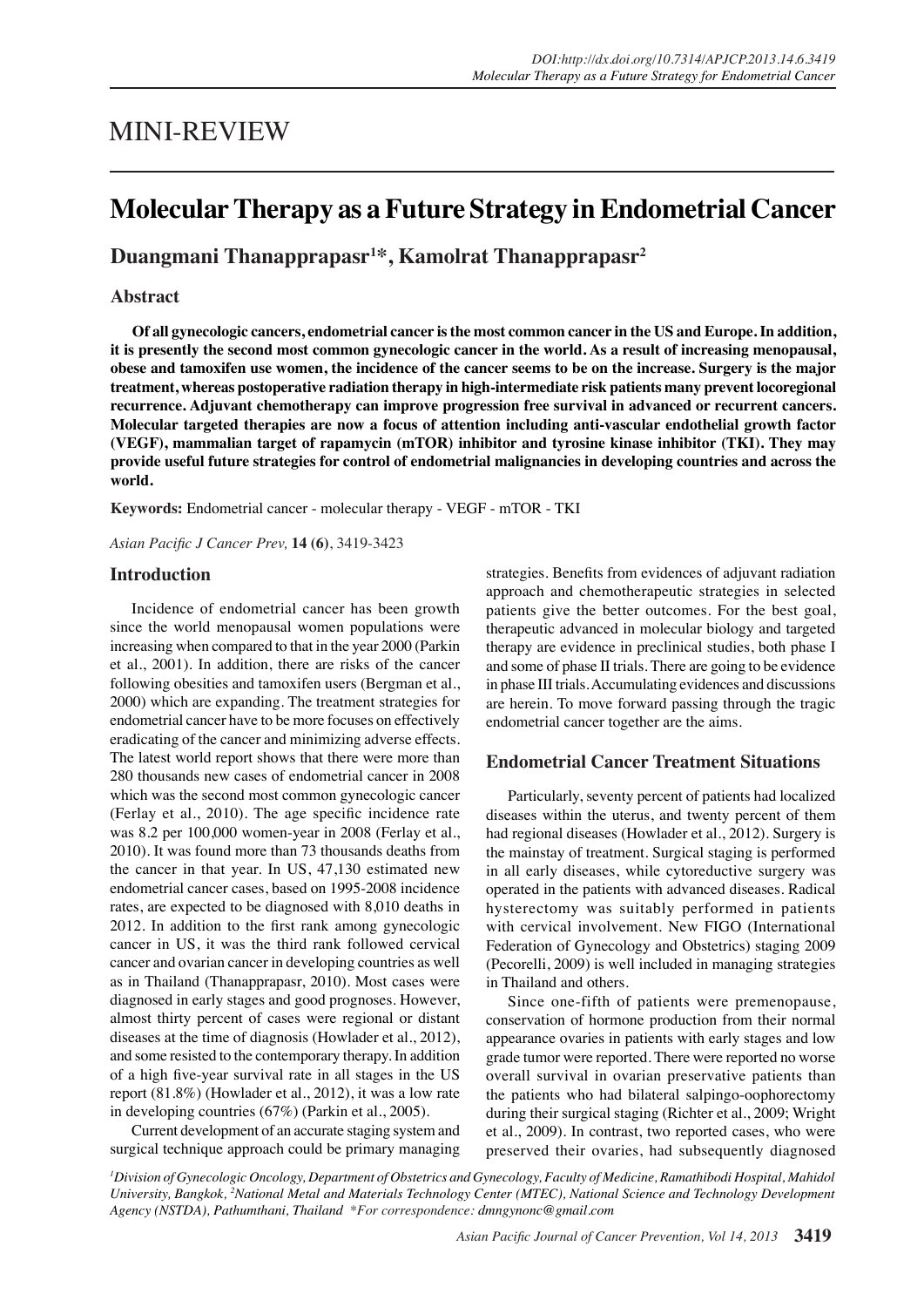### *Duangmani Thanapprapasr and Kamolrat Thanapprapasr*

ovarian carcinoma (Zivanovic et al., 2009). In conclusion, ovarian preservation is a non-standard strategy, it is still controversy. Post-operative radiation therapy decreased the loco-regional recurrence of the patients with highintermediate risk (Creutzberg et al., 2000; Keys et al., 2004). Adjuvant chemotherapy improved progression free survival in advanced or recurrent cancer (Johnson et al., 2011). Nevertheless, the systematic review shows unchanged overall survivals (Johnson et al., 2011). Platinum based regimens give effective alternatives or added to radiation therapy for patients with highrisk, advanced or recurrent diseases. Concurrent chemoradiation therapies are ongoing evidence of Post-Operative Radiation Therapy in Endometrial Cancer (PORTEC) 3 trial and Gynecologic Oncology Group (GOG) 258 trial. Future and trends of molecular targeted therapies are values and of the most interest strategies especially in patients with persisted, advanced or recurrent diseases.

### **Molecular Therapy**

Therapeutic advances in women's cancer are molecular therapies. These could be directly cytotoxic cancer cells, omitting or at least adverse side effects. Each patient has different molecular signature of the cancer cells. In addition, molecular therapy may play role as individualized therapy for each of them.

Over ten percent of gynecologic cancer related patients died annually, in despite of the most effective cytotoxic, surgical and radiation strategies currently. Large numbers of toxicities were also from these. Drugs against molecular pathways directly to cancer cells' survival should be targeted. Understanding biology of cancer cells could lead to developing novel effective treatment strategic approaches against them (Thanapprapasr et al., 2012). Preclinical studies show different genetic materials and pericellular proteins between normal tissues and cancerous tissues (Shahzad et al., 2011). There were revealed some proteins which effectively blocked the cancerous cascades. These lead to pharmaceutical designs and developing

novel drugs. Currently, phase I, II trials have progressed on several studies.

The two types of endometrial cancer are classified on different characteristics (Bokhman, 1983). The type I clinicopathological characteristics are endometrioid carcinoma histology and tumor grading 1 or 2. Nonendometrioid carcinomas (serous or clear cell carcinoma) are type II endometrial cancer. Most common endometrial cancer is type I, which almost have Phosphate and tensin homolog on chromosome ten (PTEN) mutations. PTEN is a tumor suppressor gene which controls Phosphotidylinositol-3-kinase-Serine/ threonine-specific protein kinase (PI3K-AKT) pathway in normal cells. Mammalian target of rapamycin (mTOR) is a protein in the cytoplasm of cancer cell which acts as an antiapoptotic factor by inhibiting G1 arrest action responsibly following AKT action (Figure 1). The inhibitor (temsirolimus) was developed and studied (Oza et al., 2011). The inhibitor was given as a single agent to the patients with recurrent or metastatic chemotherapynaive or chemotherapy-resisted endometrial cancer, 25 mg intravenously weekly in 4-week cycles. It had results in some responses including 4% partial responses and forty-eight percent stable diseases in the patients with chemotherapy-resisted endometrial cancer (Table 1). The adverse events in temsirolimus used patients were not severe including fatigue, rash, mucositis, and asymptomatic pneumonitis (42%). Hematologic adverse events were generally mild, and the most common was lymphopenia.

Everolimus, an oral mTOR inhibitor, was studied and reported in phase II trial in patients with measurable recurrent, endometrioid histology, endometrial cancer who had failed at least 1 prior chemotherapeutic regimens (Slomovitz et al., 2010). A dose of 10 mg daily for 28 day cycles was administered until disease progression or toxicity. Twenty-eight patients were evaluated. Twelve (43%) patients had not developed disease progression at the time of the first objective evaluation (8 weeks). All these patients had stable disease (median, 4.5 cycles; range, 2-10 cycles). They discontinued treatment because



**Figure 1. Pathways of Molecular Targeted Drugs in Endometrial Cancer Cells and Cancer Related Endothelial Cells.** VEGF-A=Vascular endothelial growth factor A. VEGFR=Vascular endothelial growth factor receptor. mTOR=Mammalian target of rapamycin. EGFR=Epidermal growth factor receptor. HER-2=Human epidermal growth factor receptor 2. TK=Tyrosine kinase. FAK=Focal adhesion kinase. PI3K=Phosphotidylinositol-3-kinase. PIP2=Phosphotidylinositolphosphate-2. PIP3=Phosph otidylinocitolphosphate-3. AKT=Serine/threonine-specific protein kinase. PTEN=Phosphate and tensin homolog on chromosome ten. EZH2=Enhancer of zeste homolog 2. Dll4=Delta-like ligand 4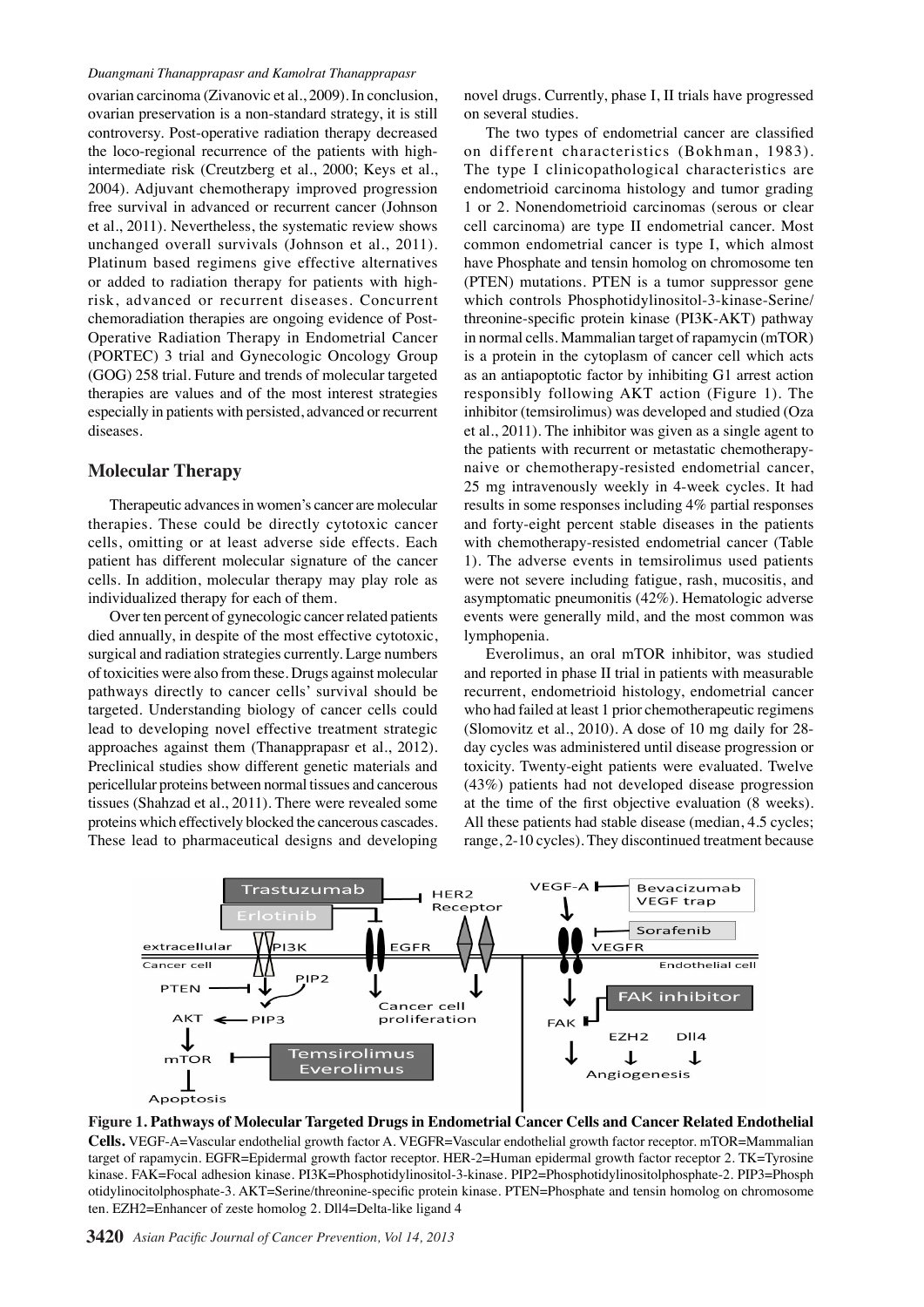*DOI:http://dx.doi.org/10.7314/APJCP.2013.14.6.3419 Molecular Therapy as a Future Strategy for Endometrial Cancer*

**Table 1. Actions and Responses of Molecular Targeted Drugs in Phase II Trials of Endometrial Cancer**

| Molecular targeted drugs |                                            | Number of patients | Actions                        | Responses                     |
|--------------------------|--------------------------------------------|--------------------|--------------------------------|-------------------------------|
|                          | Bevacizumab (Aghajanian, Sill et al. 2011) | 52                 | Anti VEGF-A                    | 1CR.6PR                       |
|                          | Temsirolimus (Oza, Elit et al. 2011)       | 25                 | mTOR inhibitor                 | $1(4\%)PR$ , $12(48\%)SD$     |
| Everolimus               | (Slomovitz, Lu et al. 2010)                | 28                 |                                | $12(43\%)SD$                  |
| Erlotinib                | (Oza, Eisenhauer et al. 2008)              | 32                 | EGFR inhibitor                 | $4(12.5\%)$ PR, $15(47\%)$ SD |
|                          | Trastuzumab (Fleming, Sill et al. 2010)    | 33                 | Monoclonal anti HER-2 antibody | $12(36\%)SD$                  |
| Sorafenib                | (Nimeiri, Oza et al. 2010)                 | 40                 | RTK inhibitor                  | 2(5%)PR, 17(42.5%)SD          |

\*VEGF-A=Vascular endothelial growth factor. mTOR=Mammalian target of rapamycin. EGFR=Epidermal growth factor receptor. HER-2=Human epidermal receptor 2. RTK=Tyrosine kinase receptor. CR=Complete response. PR=Partial response. SD=Stable disease

100.0

of toxicity (6 patients), disease progression (5 patients), and noncompliance (1 patient). The major toxicities were fatigue, nausea, pain, lymphopenia and anemia.

Epidermal growth factor receptors (EGFR) inhibitor 75.0 is an agent which reacts to inhibit EGFR on cancer cells (Figure 1). A phase II study was performed to evaluate single-agent activity of erlotinib in patients with advanced, 50.0 recurrent disease who were chemotherapy naïve and had received up to one line of prior hormonal therapy (Oza et al., 2008). It was administered at daily dose of 150 mg  $25.0$ and thirty-two patients were evaluated. Drug induced severe toxicities were rarely occur, with grade 4 elevation of transaminases (AST). There were four partial responses (12.5%; 95%CI, 3.5% to 29%) lasting 2 to 36 months. Fifteen patients had stable disease (SD), with median duration of 3.7 months (range, 2 to 12 months). EGFR expression was positive in 19 patients. Three of them had partial responses (PR) (16%), seven (37%) had SD, and eight had progressive diseases, and one was not assessable. Erlotinib was well tolerated with 12.5% overall objective response rate (Oza et al., 2008).

Human epidermal receptor 2 (HER-2) is overexpressed in endometrial cancer tissues, with high-grade nonendometrioid type (Grushko et al., 2008). Trastuzumab, a monoclonal anti HER-2 antibody, was treated in the patients with measurable and HER2 overexpression or HER2 amplification tumors, FIGO stage III, IV, or recurrence (Fleming et al., 2010). It was administered intravenously at a dose of 4 mg/kg in week one, then 2 mg/ kg weekly until disease progression. Thirty-three of the 286 tumors (11.5%) were HER2-amplified. Three of eight clear (38%) cell carcinomas and 7 of 25 serous carcinomas (28%) had more HER2 amplification compared with 7% (2 out of 29) of endometrioid adenocarcinomas. This study reported no major tumor responses. Twelve patients experienced stable disease, eighteen patients had progressive diseases and three patients were indeterminate. Neither HER2 overexpression nor HER2 amplification appeared to be associated with the survival. As a single agent, trastuzumab did not demonstrate activity against endometrial carcinomas with HER2 overexpression or HER2 amplification in phase II trial.

There is a group of tyrosine kinase (TK) inhibitors composing of anti TK receptors, intracellular TK and multi TK inhibitors. They are successes in inhibiting various cancers. Tyrosine kinase receptor inhibitor (sorafenib) was conducted in endometrial cancer. The non-randomized phase II trial recruited 40 patients with uterine carcinoma who had measurable diseases and 0-1 prior chemotherapy regimen (Nimeiri et al., 2010). A dose of Sorafenib 400



**20.3 6.3 10.1**

None

**12.8**

**51.1**

## **Antiangiogenesis Therapy** 0

Since  $\frac{1}{2}$  sefore 19 $\frac{1}{2}$ , It has been recognized that one is almost forced to the conclusion that the  $\frac{1}{2}$  is, associated with the viable growing tumor, some blood vessel growth stimulating factor (Folkman, 1971; 1990; Folkman et al. 1971) $\Xi$ Vascular $\chi$ ndotheli $\overline{\mathfrak{g}}$  growth factor (VEGF) is the major angiogenic agent for endothelial cell proliferation in endometrial carcinoma (Sivridis, 2001). Bevacizumab, a recombinant humanized monoclonal antibody  $\frac{2}{3}$ ntiVEGLA, is approved by the U.S. FDA (Food and Drug Administration) for metastatic colorectal, non-small cell lung, renal cell, and breast cancers. In gynecologic cancers, it is considered in the patients with ovarian cancer who have progressed on chemotherapy. The most common drug-related side effect is hypertension. Bevacizumab is well tolerated and active based on progression free survival (PFS) at 6 months in recurrent or persistent endometrial cancer and warrants further investigations. Phase II, GOG 229 trial recruited 52 patients with persistent or recurrent endometrial cancer previously receiving one or two prior cytotoxic regimens (Aghajanian et al., 2011). Bevacizumab at a dose of 15 mg/kg intravenously every three weeks were given until progression or prohibitive toxicity. No gastrointestinal perforations or fistulae were reported. Seven patients (13.5%) experienced clinical responses (one complete response and six partial responses). Median response duration was six months. Twenty-one patients (40.4%) survived with progression free of the tumor for at least 6 months. Median progression free survival (PFS) and overall survival (OS) times were 4.2 and 10.5 months respectively. Actions and responses of these molecular targeted drugs in phase II trials of endometrial cancer were summarized in Table 1. Newly diagnosed without treatment Newly deadlosed with treatment Persistence or recurrence Remission

Focusing more novel agents, VEGF trap (aflibercept), which is a fusion protein containing VEGF binding regions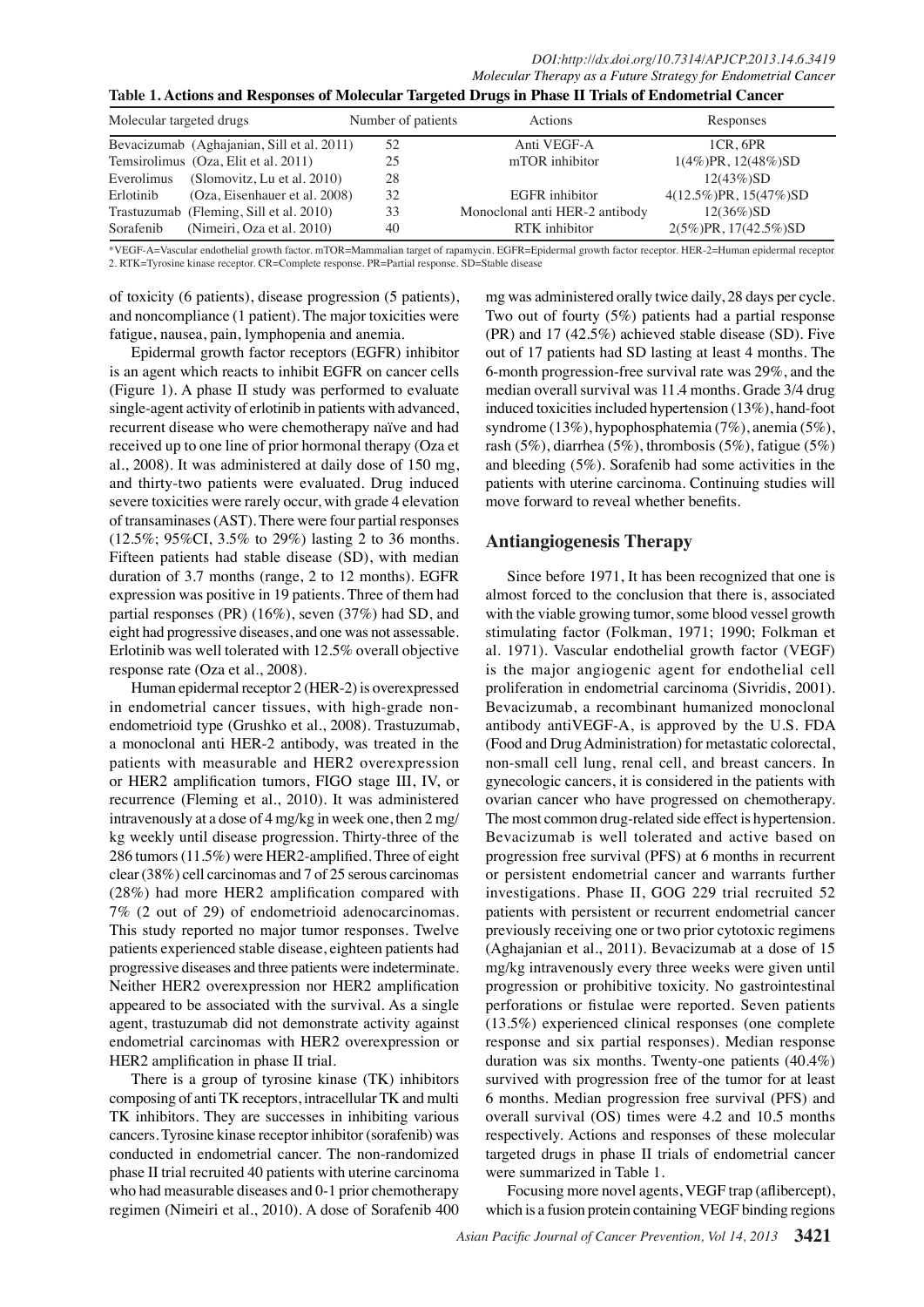### *Duangmani Thanapprapasr and Kamolrat Thanapprapasr*

of VEGFR reacted to VEGF-A ligand, may have activity as in ovarian cancer (Coleman et al., 2011). More targets other than VEGF (vascular endothelial growth factor) are in attentive studies. Focal adhesion kinase (FAK) (J. N. Bottsford-Miller; Thanapprapasr), Enhancer of zeste homolog 2 (EZH2), Delta-like ligand 4 (Dll4) are active molecules for angiogenesis and cancer growth (Thanapprapasr et al., 2012) (Figure 1). Agents against these targets may be challenged and worthwhile. A number of preclinical studies would be further conducted.

### **Future and Trends**

Advanced in the future, it should be further evaluate studies on possibility of molecular therapeutic advantages. Antiangiogenesis is one of the pivotal strategies. Addition to current chemotherapy regimens (Korets et al., 2011), these molecular targeted drugs may further improve tumor responses. Either neoadjuvant molecular therapy, concurrent with radiation therapy or sequential adjuvant postoperative therapy in advanced and recurrent cancer would be reveal in further studies. Synergistic effects from combined antiangiogenesis and other molecular targeted therapies are revealed in preclinical studies (Li et al., 2012) and ongoing trials. All these targeted drugs have been review(Thanapprapasr, 2013). Thus, these would also be possible in further clinical trials.

### **Conclusion**

Staging surgery is the major treatment, whereas postoperative radiation therapy in high-intermediate risk patients decreased their locoregional recurrences. Adjuvant traditional chemotherapy improved progression free survival in advanced or recurrent cancer. Molecular targeted therapies are in focus including anti-vascular endothelial growth factor (VEGF), mammalian target of rapamycin (mTOR) inhibitor and tyrosine kinase inhibitor (TKI). They may be beneficially in future strategies in patients with endometrial cancer.

### **Acknowledgements**

The authors cordially thank Professor David G Mutch, MD, Division of Gynecologic Oncology, Department of Obstetrics and Gynecology, Washington University in St. Louis School of Medicine, MO, USA, for an advisory on targeting endometrial cancer review. There are gratefully thanks Asst.Prof.Nathpong Israngura na Ayudhya as the senior consultant. The authors devoted for our Thai endometrial cancer patients.

### **References**

- American cancer society (2012). Cancer Facts&Figures. Atlanta: American cancer society; 2012.
- Aghajanian C, Sill MW, Darcy KM, et al (2011). Phase II trial of bevacizumab in recurrent or persistent endometrial cancer: a gynecologic oncology group study. *J Clin Oncol*, **29**, 2259-65.
- Bergman L, Beelen ML, Gallee MP, et al (2000). Risk and

prognosis of endometrial cancer after tamoxifen for breast cancer. Comprehensive Cancer Centres' ALERT Group. Assessment of Liver and Endometrial cancer Risk following Tamoxifen. *Lancet*, **356**, 881-7.

- Bokhman JV (1983). Two pathogenetic types of endometrial carcinoma. *Gynecol Oncol*, **15**, 10-7.
- Bottsford-Miller JN, Sanguino AM, Thanapprapasr D, et al (2011). Enhancing anti-angiogenic therapy by blocking focal adhesion kinase. *Gynecol Oncol*, **2011**, 432.
- Coleman RL, Duska LR, Ramirez PT, et al (2011). Phase 1-2 study of docetaxel plus aflibercept in patients with recurrent ovarian, primary peritoneal, or fallopian tube cancer. *Lancet Oncol*, **12**, 1109-17.
- Creutzberg, CL, van Putten WL, Koper PC, et al (2000). Surgery and postoperative radiotherapy versus surgery alone for patients with stage-1 endometrial carcinoma: multicentre randomised trial. PORTEC Study Group. Post Operative Radiation Therapy in Endometrial Carcinoma. *Lancet*, **355**, 1404-11.
- Ferlay J, Shin HR, Bray F, et al (2010). Estimates of worldwide burden of cancer in 2008: GLOBOCAN 2008. *Int J Cancer*, **127**, 2893-917.
- Fleming GF, Sill MW, Darcy KM, et al (2010). Phase II trial of trastuzumab in women with advanced or recurrent, HER2 positive endometrial carcinoma: a Gynecologic Oncology Group study. *Gynecol Oncol*, **116**, 15-20.
- Folkman J (1971). Tumor angiogenesis: therapeutic implications. *N Engl J Med*, **285**, 1182-6.
- Folkman J (1990). What is the evidence that tumors are angiogenesis dependent? *J Natl Cancer Inst*, **82**, 4-6.
- Folkman J, Merler E, Abernathy C, et al (1971). Isolation of a tumor factor responsible for angiogenesis. *J Exp Med*, **133**, 275-88.
- Grushko TA, Filiaci VL, Mundt AJ, et al (2008). An exploratory analysis of HER-2 amplification and overexpression in advanced endometrial carcinoma: a Gynecologic Oncology Group study. *Gynecol Oncol*, **108**, 3-9.
- Howlader et al., 2012, Krapcho M, Neyman N, et al (2012). SEER Cancer Statistics Review, 1975-2009 (Vintage 2009 Populations), National Cancer Institute. Bethesda, MD, http://seer.cancer.gov/csr/1975\_2009\_pops09/, based on November 2011 SEER data submission, posted to the SEER web site, 2012.
- Johnson N, Bryant A, Miles T, et al (2011). Adjuvant chemotherapy for endometrial cancer after hysterectomy. *Cochrane Database Syst Rev*, **10**, 3175.
- Keys HM, Roberts JA, Brunetto VL, et al (2004). A phase III trial of surgery with or without adjunctive external pelvic radiation therapy in intermediate risk endometrial adenocarcinoma: a gynecologic oncology group study. *Gynecol Oncol*, **92**, 744-51.
- Korets SB, Czok S, Blank SV, et al (2011). Targeting the mTOR/4E-BP pathway in endometrial cancer. *Clin Cancer Res*, **17**, 7518-28.
- Li T, Yang Y, Li X, et al (2012). EGFR- and AKT-mediated reduction in PTEN expression contributes to tyrphostin resistance and is reversed by mTOR inhibition in endometrial cancer cells. *Mol Cell Biochem*, **361**, 19-29.
- Nimeiri HS, AM Oza, Morgan RJ, et al (2010). A phase II study of sorafenib in advanced uterine carcinoma/carcinosarcoma: a trial of the Chicago, PMH, and California Phase II Consortia. *Gynecol Oncol*, **117**, 37-40.
- Oza AM, Eisenhauer EA, Elit L, et al (2008). Phase II study of erlotinib in recurrent or metastatic endometrial cancer: NCIC IND-148. *J Clin Oncol*, **26**, 4319-25.
- Oza AM, Elit L, Tsao MS, et al (2011). Phase II study of temsirolimus in women with recurrent or metastatic